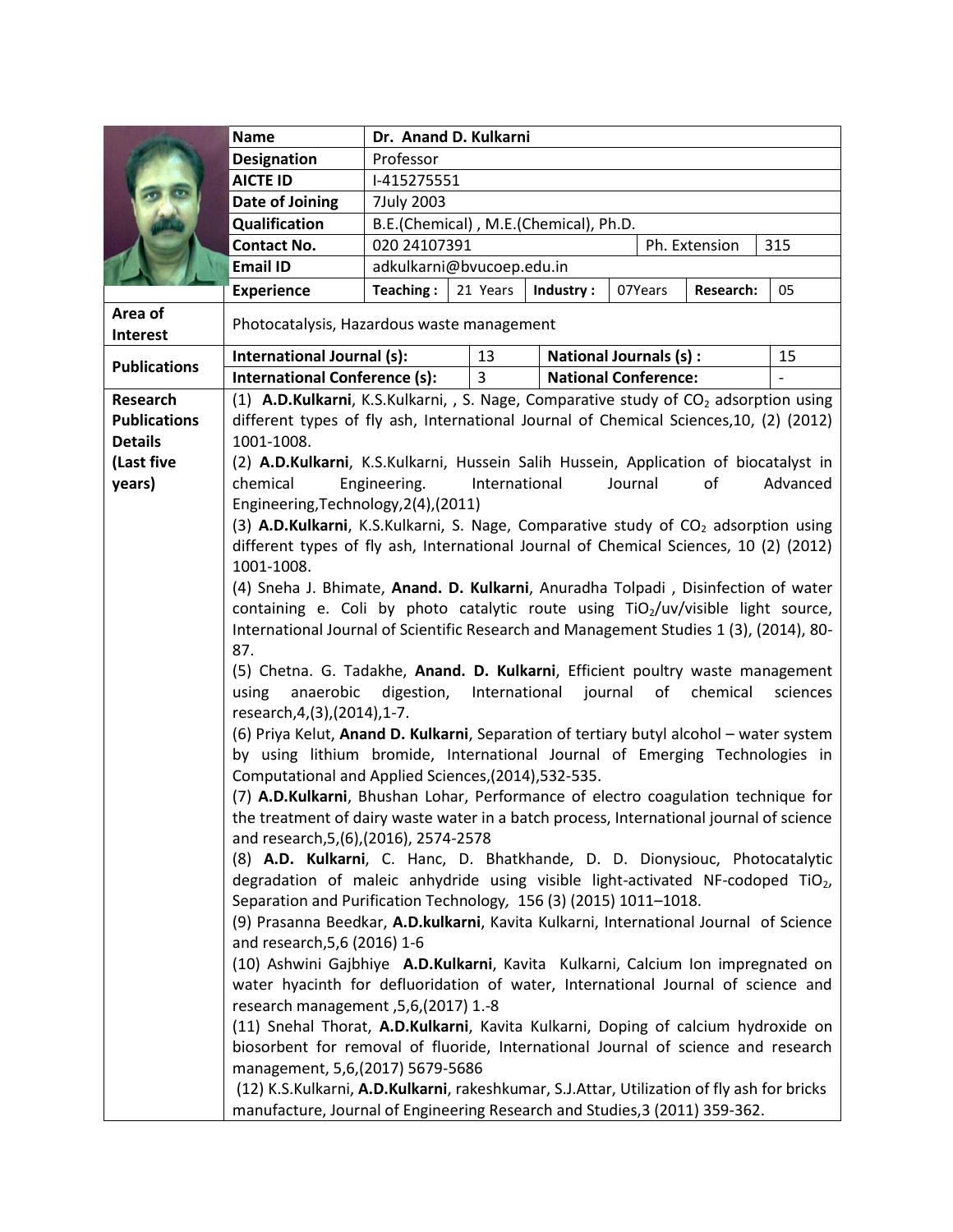|                     | (13) A.D.Kulkarni K.S.Kulkarni,. N.S.Topare, Opportunities and Challenges for                     |  |  |  |  |  |
|---------------------|---------------------------------------------------------------------------------------------------|--|--|--|--|--|
|                     | Heterogeneous Catalysis in the Biodiesel Production, Journal of Engineering Research              |  |  |  |  |  |
|                     | and Studies, 87, (2011) 77-79.                                                                    |  |  |  |  |  |
|                     | (14) P.Deshpande, K.S.Kulkarni, A.D.Kulkarni, Supercritical fluid technology in                   |  |  |  |  |  |
|                     | biodiesel production: A review, Chemistry and Materials Research, 1(1) (2011) 27-32.              |  |  |  |  |  |
|                     | (15) R.Singh, K.S.Kulkarni, A.D.Kulkarni, Application of Appopolite in Adsorption of              |  |  |  |  |  |
|                     |                                                                                                   |  |  |  |  |  |
|                     | Heavy Metals (CO and Ni) from Waste Water Journal of Chemistry and Materials                      |  |  |  |  |  |
|                     | Research, 1, (2) (2012) 16-21.                                                                    |  |  |  |  |  |
|                     | (16) A.D.Kulkarni K.S.Kulkarni, S. Nage, N.S.Topare, Biodiesel Production By a                    |  |  |  |  |  |
|                     | Continuous Process Using a Heterogeneous Catalyst, Journal of Current Chemical and                |  |  |  |  |  |
|                     | Pharmaceutical Sciences, 2 (1) (2012) 12-16.                                                      |  |  |  |  |  |
|                     | (17) K.S.Kulkarni, A.D.Kulkarni, S.G.Chopade, N.S.Topare, Solid heterogeneous                     |  |  |  |  |  |
|                     | catalysts for production of biodiesel from trans-esterification of triglycerides with             |  |  |  |  |  |
|                     | methanol: a review, Acta Chimica & Pharmaceutica Indica, 2, (1) (2012) 8-14.                      |  |  |  |  |  |
|                     | (18) K.S.Kulkarni, A.D.Kulkarni, P. Kelut, CO <sub>2</sub> Adsorption By Various Catalysts,       |  |  |  |  |  |
|                     | Chemical and Process Engineering Research, 18 (2014) 7-15.                                        |  |  |  |  |  |
|                     | (19) K.S.Kulkarni, A.D. Kulkarni, P. Singh, Improvement of Synergetic Effect In                   |  |  |  |  |  |
|                     | Heterogeneous Catalysis By Addition Of Metal Oxides , Chemical and Process                        |  |  |  |  |  |
|                     | Engineering Research, 18 (2014) 31-34.                                                            |  |  |  |  |  |
|                     | (20) A.D.Kulkarni M.B. Mane, K.S.Kulkarni, , Mass and Heat Transfer in Solid Catalyst             |  |  |  |  |  |
|                     | Bed, Chemical and Process Engineering Research, 33 (2015) 40-45.                                  |  |  |  |  |  |
|                     | (21) K.S.Kulkarni, P.L.Chaudhari, A.D.Kulakrni, U.Ghosh, Review - Hydrocracking using             |  |  |  |  |  |
|                     |                                                                                                   |  |  |  |  |  |
|                     | Different Catalysts, Chemical and Process Engineering Research, 34 (2015) 51-55.                  |  |  |  |  |  |
|                     | (22) A.D.Kulkarni Kavita Kulkarni, Pallavi Amale, Sunil Kulkarni, Solute Uptake,                  |  |  |  |  |  |
|                     | Isotherm and Kinetic Studies for Distillery waste water Treatment for Removal of                  |  |  |  |  |  |
|                     | organic matter by low cost adsorbent. International Journal of Petroleum and                      |  |  |  |  |  |
|                     | Petrochemical Engineering, 3, 3, (2017) 56-65                                                     |  |  |  |  |  |
| <b>Research</b>     | Title of the project: Treatment of waste water by using microorganisms. [Full scale]              |  |  |  |  |  |
| <b>Projects</b>     | Funding agency- MICROBAX India Ltd.                                                               |  |  |  |  |  |
|                     | <b>Duration-2012 - 2014</b>                                                                       |  |  |  |  |  |
|                     | <b>Status-Completed</b>                                                                           |  |  |  |  |  |
|                     |                                                                                                   |  |  |  |  |  |
|                     | Title of the project: Zero discharge system for Vinati Organics, Lote [Full scale plant]          |  |  |  |  |  |
|                     | Technology transfer using the novel technology for hazardous waste treatment                      |  |  |  |  |  |
|                     | Funding agency- Vinati Organics Ltd. Lote                                                         |  |  |  |  |  |
|                     | <b>Duration-2012 - 2014</b>                                                                       |  |  |  |  |  |
|                     | <b>Status-Completed</b>                                                                           |  |  |  |  |  |
|                     | Training manuals on-                                                                              |  |  |  |  |  |
| <b>Books / Book</b> | Water Optimization in Upstream and downstream operations in oil and gas                           |  |  |  |  |  |
| chapters            | industries                                                                                        |  |  |  |  |  |
| <b>Published</b>    | Safety in chemical handling                                                                       |  |  |  |  |  |
| Professional        |                                                                                                   |  |  |  |  |  |
| <b>Memberships</b>  | <b>ISTE</b>                                                                                       |  |  |  |  |  |
|                     | 1) 6 <sup>th</sup> International conference on Sustainable environment at University of Delaware, |  |  |  |  |  |
| Workshop/           |                                                                                                   |  |  |  |  |  |
| Seminar/            | USA, December 2010.                                                                               |  |  |  |  |  |
| Conference          | 2) International conference on sustainable systems and the environment, March                     |  |  |  |  |  |
| attended            | 2011, Sharjah, United Arab Emirates                                                               |  |  |  |  |  |
|                     | 3) Training programme conducted for Quatar petrochem, Dubai, June 2014(Water                      |  |  |  |  |  |